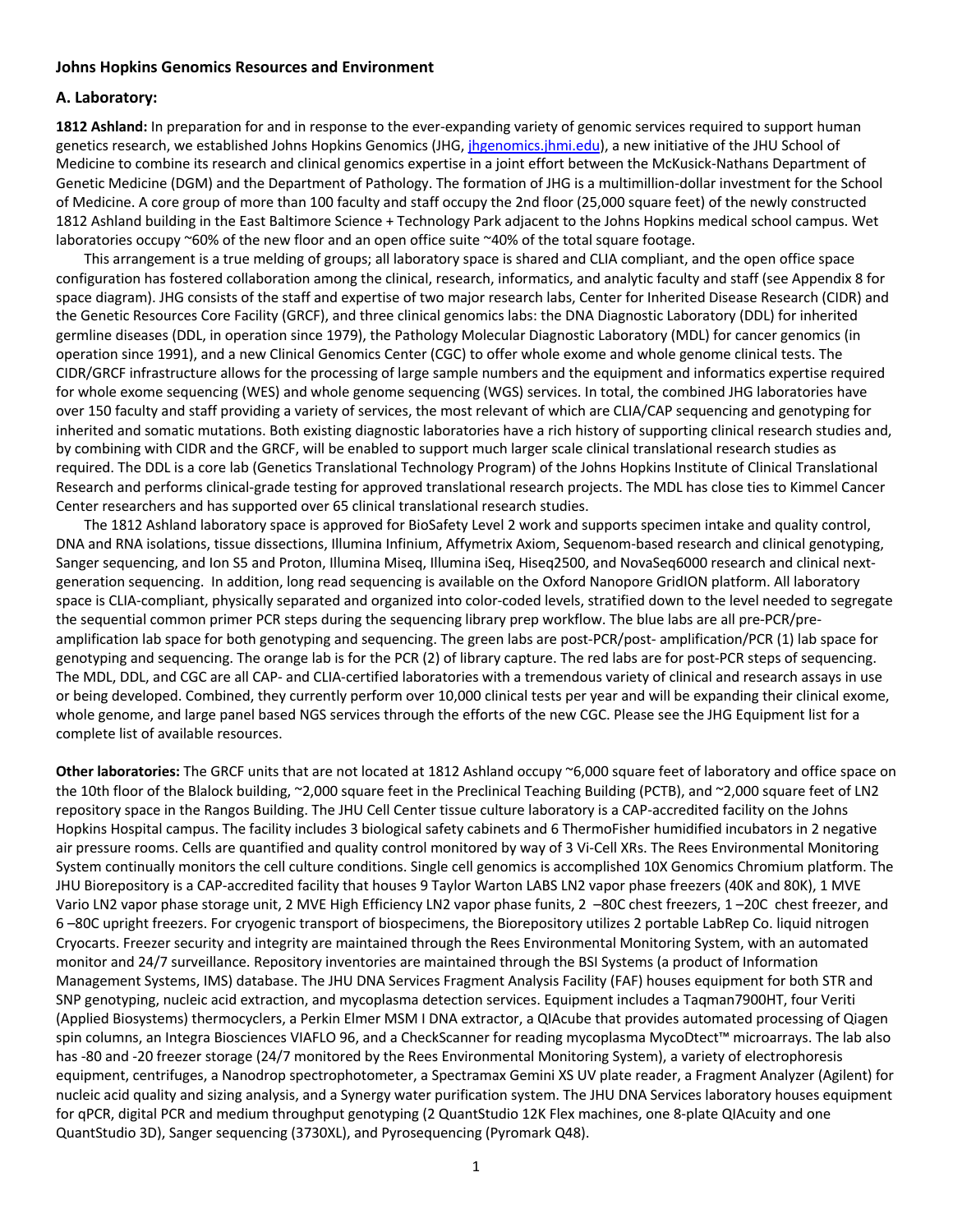The Cytogenetics Lab occupies ~6200 square feet of wet-lab space; located in CMSC, Park Building and KKI. Facilities are available for BioSafety Level 2 cell culture, microscopy, classical cytogenetics, FISH, and DNA SNP microarrays. Lecia CytoVison analysis software and other design and analysis applications are available on a secure, networked lab information system. The lab is CAP and CLIA certified, performing over 6200 tests per year.

Please see document JHG\_equipment\_Lab\_IT\_2019.xlsx for a full list of equipment.

#### **B. Informatics:**

The informatics resources of Johns Hopkins Genomics are primarily comprised of the robust capacity of the existing JH CIDR group, supplemented by the clinical and research bioinformatics resources of the MDL and the DDL. All of these resources are currently located in the 1812 building.

**B.1. CIDR Informatics:** At JHU CIDR has continuously expanded and improved informatics infrastructure, including data movement and storage, computational and network capacity, and server room space, cooling, and power. The dramatic increase in CIDR services and sample numbers over the last few years produced concomitant increases in data production rates and volume, requiring rapid expansion of computing and storage equipment. The server room in 1812 Ashland is electronically secured, with full environmental controls and fire suppression. Over 170kVA of UPS capacity provides continuously filtered power and, in the event of external power outages, several minutes of bridging power until the building generators activate.

The compute cluster consists of 36 fast compute nodes plus several many-core large-memory servers, totaling over 615 compute cores, 5TB RAM, and 52TB of local storage. It is administered via Bright Cluster Manager software, enabling superior management of computing jobs and resource distribution, along with bioinformatics software versioning for research use and version lockdown for the clinical informatics pipelines. A VMware virtualization platform consists of three Dell R730 servers totaling 72 cores and 192GB RAM, running nearly 100 virtual machines. Storage systems include a 65TB X-IO fibrechannel SANS for provisioning disk to servers, plus over 1.5 petabytes of network-attached storage (NAS) including 17TB of solid-state disk for metadata acceleration, in separate clusters for production data and archival storage. Included among these totals is a separate CAPcertified NGS bioinformatics analysis platform for the DDL, currently consisting of four Dell C6220 compute nodes (64 cores) and four 72NL storage nodes (260TB disk). A Quantum i500 tape platform running CommVault Sympana backup software, consisting of ten ultra-fast LTO-5 tape drives and 211 tape slots in a robotic library, serves all these systems.

The local network is built around six new Cisco 10-gigabit optical core switches (140 ports total) and 13 1-gigabit copper edge switches, providing massive data movement capability protected by a Palo Alto Enterprise controlled Firewall. Our primary Internet connection is via multiple gigabit connections to the JHU network supplemented by a 10-gigabit connection (40Gb uplink) to the JHU research network for institutional data movement; JHU also has a 10-gigabit connection to Internet2. Currently, data distribution is via secure connections from an Aspera cluster at up to 300 Mbps per session.

The JHU research network also provides high speed access to the new Maryland Advanced Research Computing Center (MARCC) on the Hopkins Bayview campus. This facility offers a massive compute cluster of 19,000 cores, including 48 GPU nodes, 20 petabytes storage with 2PB in a fast Lustre parallel filesystem. MARCC is readily accessible for our use should the need arise for processing at a scale beyond what our in-house infrastructure can accommodate, and/or for pilot projects so as not to impact production infrastructure.

**B.2. DDL Informatics:** DDL operates on a secure LAN provided and maintained by Johns Hopkins Enterprise IT (IT@JH) Network Technology Services (NTS), with other informatics resources and services provided by the DGM IT team and by CIDR. NTS works closely with the DGM IT team for any network maintenance and performance enhancements. IT@JH also manages the Johns Hopkins 1830 Data Center, the physical facility that houses the lab's server hardware. The IT@JH Data Center managers also work with the DGM IT team to provide the best physical environment for all server equipment. The shared filesystem for DDL is a GPFS cluster filesystem optimized for high availability and designed to eliminate single points of failure. The GPFS cluster runs on Linux and serves DDL data to clients via Samba Windows File Sharing. Users must authenticate using a valid DGM user account in order to access the DDL Windows share; transactions (including file access and login attempts) are centrally logged.

Access to the DDL shared filesystem requires a valid DGM user account; authentication against the DGM directory server is encrypted via SSL. Passwords are stored on the directory server using a one-way hash. Data on the DDL shared filesystem is backed up nightly to a backup server using IBM Tivoli Storage Manager. Retention policy allows up to three prior versions of active files for retrieval; deleted data is retained 6 months. A second copy of all backup data is maintained on encrypted tape offsite for disaster recovery.

Client workstations are networked computers and do not store data locally. Client operating system and antivirus software receive regular security updates. All client machines require authentication against the JHU Active Directory service with a valid Johns Hopkins Enterprise Directory (JHED) account.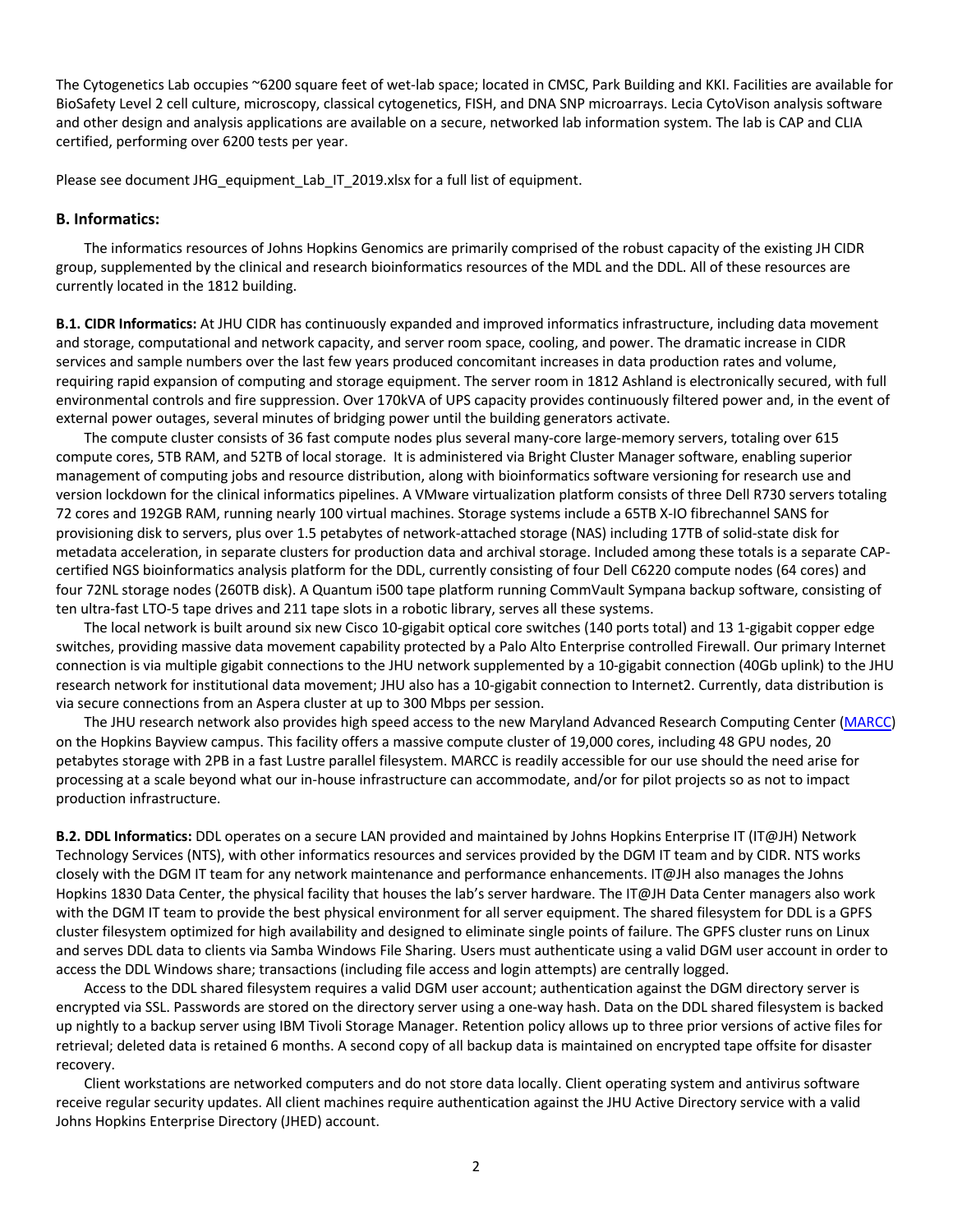The IGM IT group currently provides the following services for the DDL:

- Client LAN Workstations (27)
- Shared Filesystem (GPFS cluster, accessible by lab personnel via PC)
- Sequence Pilot analysis software for Sanger confirmation sequencing
- High-Availability Web/Database Services for LIMS (with backup LIMS on separate hardware), billing, reporting

The JHG Informatics group currently provides the following services for the DDL:

- Aspera File Transfer Server
- Compute cluster for NGS analysis pipeline (BWA/GATK/Annovar)
- HP Z800 NGS data storage and analysis workstation (8 cores, 96GM RAM, 2TB disk)
- **NAS cluster**
- Windows Terminal Server

**B.3. MDL Informatics:** MDL's current informatics infrastructure is organized in two domains to accommodate the different requirements of clinical and research protocols, plus a high-performance cluster (HPC) for immediate data processing.

- The Clinical domain consists of two Dell PowerEdge R510 storage servers with Intel Xeon processors and Intel 5500 chipset, configured with ZFS logical volume manager, with real-time backup using snapshot technology. These two servers accommodate MDL's Clinical data storage, one unit serving as primary onsite clinical data storage system and the other unit as secondary, fail-over storage system at an off-campus location. The two storage units are mirrored in real time and are configured and managed in a HIPAA-compliant manner.
- The Research domain consists of a 48TB Sun Fire X4500 storage server.
- Data processing for both the Clinical and Research domains is accomplished on a four-node HPC consisting of Dell PowerEdge 420s with Intel Xeon E5-2400 processors with PCIe 3.0 enabled expansion slots.
- The HPC is administered via Bright Cluster Manager software.
- The Clinical storage system and the HPC are connected via a 10gigabit Nexus 3064 TPORTS Ethernet switch with 32 ports connecting to the clinical network domain.
- MDL hosts virtualized Clinical and Research web servers for clinical sign-out and research collaboration purposes. All the storage for the virtual machines is maintained on the primary storage system.
- MDL uses Epic Beaker and Cerberus for all its sample processing and QC tracking. This system connects externally with with Epic and other EMR systems.
- In addition to the above computing equipment, the MDL lab provides over 50 Windows PCs with twin Dell monitors, as well as Apple computers for the use of the workforce and laboratory equipment.
- Data emanating from non-NGS platforms is archived and managed on a Department of Pathology storage platform.

**B.4. Software Development:** Custom software development, which is key to the successful function and improvement of our complex, high-throughput informatics environment, is carried out by a team of seven software developers, guided by an IT Project Manager. The rest of the team is composed of three Software Engineers, and three Sr. Programmer Analysts, with over fifty years of experience among them. In addition to software development experience, two of the software developers have previous experience working in genotyping and sequencing labs. This experience grants these developers exceptional understanding of both lab protocols and software usage, and of relevant biological processes. Large software projects are typically conducted by two or three developers, while small projects are pursued individually. That said, the team is highly collaborative, and cross-pollination of developers and ideas throughout the group is frequent. Even on small projects, developers benefit from sharing advice, ideas, and discussion.

Software developers at JHG employ an agile methodology, which facilitates close collaboration with and rapid feedback from colleagues in other groups, particularly our bioinformaticians and statistical geneticists, who often create and refine early versions of programs and pipelines that are later re-engineered for production use. Because clients have access to software early in the development process, they are able to make feature requests often and to validate that the software provides the desired functionality. The adoption of an agile methodology has reaped numerous other advantages: during the requirements gathering process, small face-to-face meetings between developers and their collaborators allow for effective communication, and removes roadblocks caused by a lengthy and formal specifications gathering process.

JHG software projects are written using several technologies and languages. The most commonly used programming language is Java 8, using the OpenJDK. There is also production code written in Python, JavaScript, C# and Scala. Among the technologies used for various projects are JavaFX for GUI programming, Django and AngularJS for web development, Hibernate as an object-relational mapping (ORM) framework, RMI for inter-JVM communication, Hadoop for big data analysis, and Azure as a cloud platform. Most software projects use MySQL as a database backend using a variety of intermediate layers, including JDBC, the aforementioned Hibernate, and a custom ORM written at CIDR.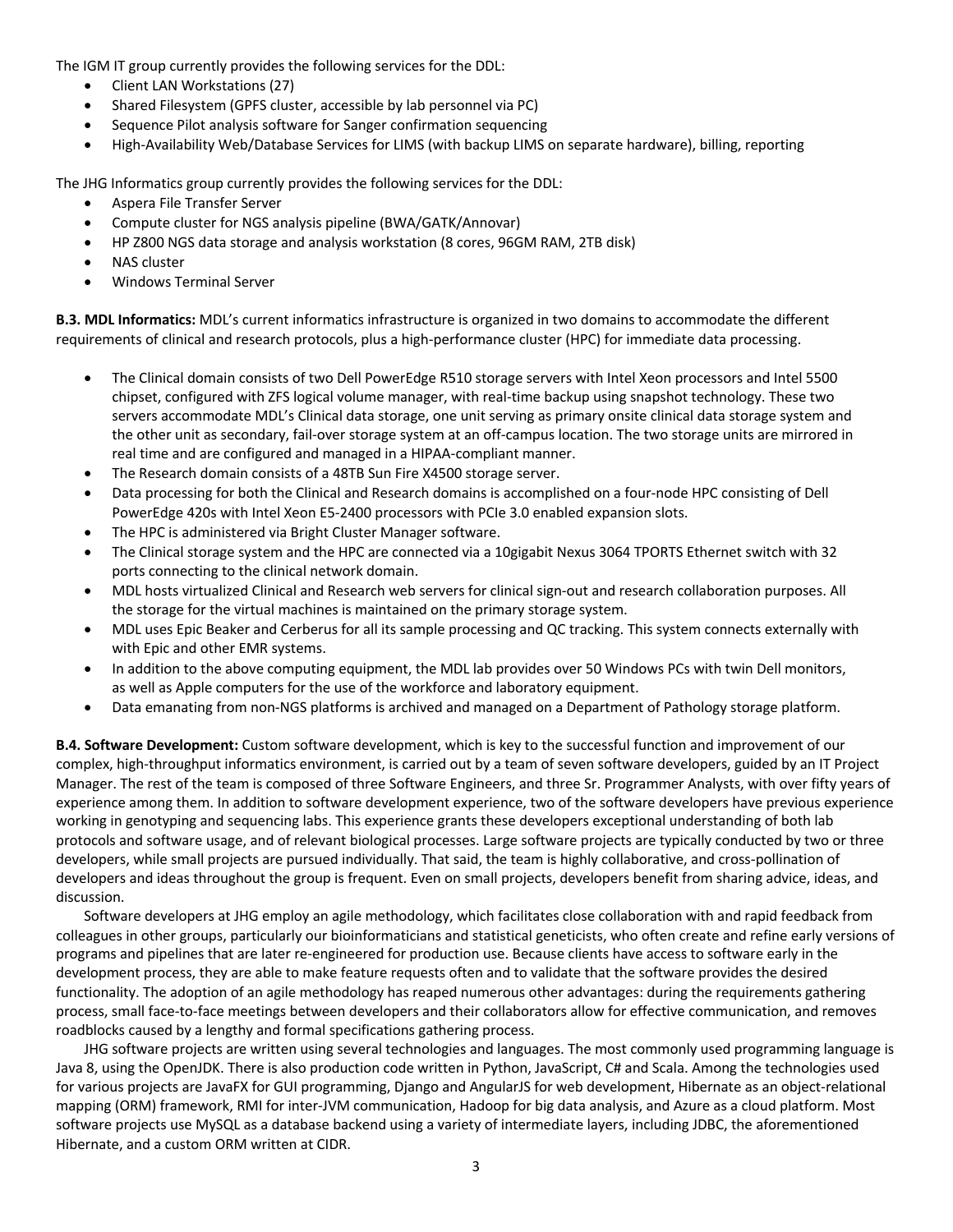All custom software is version-controlled using Bitbucket as a remote Git repository. A remote repository has the advantage of providing a secure Git solution with lower local administrative costs. Storing code in a cloud-based repository has also allowed us to transition several projects to publicly available, open-source packages. In addition, many JHG software projects have been presented at various meetings, including AGBT and ASHG. Please see the list of JHG Software Systems below for more information. Software requests and emergent issues are tracked via Jira.

In addition to our major in-house software applications, there are dozens of smaller applications written by our developers. All software is developed using third-party libraries, such as those from the Apache Foundation, as well as with libraries of in-house developer tools. These developer tools include many GUI-based utilities, encryption and decryption tools, e-mail and communication utilities, and a framework for interacting with traditional SQL databases fluidly.

## **B.5. Software Systems** (in alphabetical order)

## **B.5.a JHG-Authored Software**

**ANNOVAR Reporting:** CIDRSeqSuite contains a series of utilities for performing annotations using ANNOVAR against a directory of VCF files and against any number of annotation databases (currently several dozen). These tools execute the annotations in parallel, then combine the data from the annotations and the VCF files into one large report, which can then be used to aid in variant interpretation. This tool is currently being replaced with a series of Python scripts that manage several calls to ANNOVAR Tables, and perform mild post processing.

**Bioinformatics Applications Manager**: staff typically access our information systems through Web or Java client-based graphical user interfaces created by the software development team. Most custom software is executed via the Bioinformatics Applications Manager (BAM). Written in-house using Java SE 8 and JavaFX, the BAM provides a single consistent desktop GUI for most applications, regardless of programming language or other constraints. The BAM features search functionality and a "favorites" area for each user to facilitate ease of use and allows for deprecation of older applications.

**Calcordance:** Calcordance (the name is a portmanteau of *calculation* and *concordance*) is a software application created to generate concordance information for the controls of a genotyping project as quickly as possible with a very large set of reference data. The tool uses custom compressed genotype files to quickly perform concordance between JHG data and data from the 1000 Genomes project. Calcordance can also perform comparisons to HapMap data when appropriate. Calcordance was recently overhauled and experienced speed improvements of ~20x.

**CIDRSeqSuite:** Our CIDRSeqSuite sequencing data analysis pipeline was developed to automate a variety of next-generation sequencing analyses and is available for use by JHG. The current version of CIDRSeqSuite focuses on individual tasks and the interdependencies among them. When an analysis is submitted to the CIDRSeqSuite server, a record of all required tasks and their dependencies is stored in a relational database. Such tasks include alignment, variant annotation, and even the rapid parallel demultiplexing of an individual tile from a flow cell lane and conversion to fastq. Tasks are submitted by the server process to an SGEenabled cluster. As each task finishes, its status is stored in the database; any tasks whose dependencies are complete are then submitted. A retry policy resubmits failed tasks. Email notifications are sent upon the completion of analyses and when errors such as repeated task failures occur. Tasks can be submitted to the compute cluster via command-line tools or a graphical user interface. There is a clinical instance of CIDRSeqSuite that runs the clinical exome panel.

**Cerberus:** Cerberus is a comprehensive LIMS framework meant to replace or augment all existing workflow-bases LIMS at CIDR and JHG, including those for sequencing and genotyping. Cerberus is developed in Java 8, with Gradle for module management and JavaFX for GUI front-end development. Cerberus is designed for rapid development and deployment of new lab workflows with minimal lab disruption. Cerberus is currently used for all genotyping processing. Sequencing workflows are currently in development.

**Data Archiving Tools:** To facilitate management of the release of sequencing and genotyping data, developers created a Java desktop application to aid lab management in filtering, moving, copying, and deleting large quantities of files of diverse types. The application features a custom set of file manipulation modes that have been designed around the needs of sequencing lab managers. To match the dynamic requirements of lab data interpreters, the application's performance parameters are easily altered, with custom modes available to users.

**LastCall:** Since 2006, genotype calling and QC have been performed by several iterations of AutoCall, an automated genotype caller integrated with the genotyping LIMS and the Phoenix sample handling system. The current iteration, LastCall, can use both Illumina's AutoConvert, as well as the more recently implemented IAAP. After one of these tools converts scanner-produced IDAT files into GTC files, the GTC files ar read to calculate metrics including call rate, AA/AB/BB call frequencies, mean intensities for raw X and raw